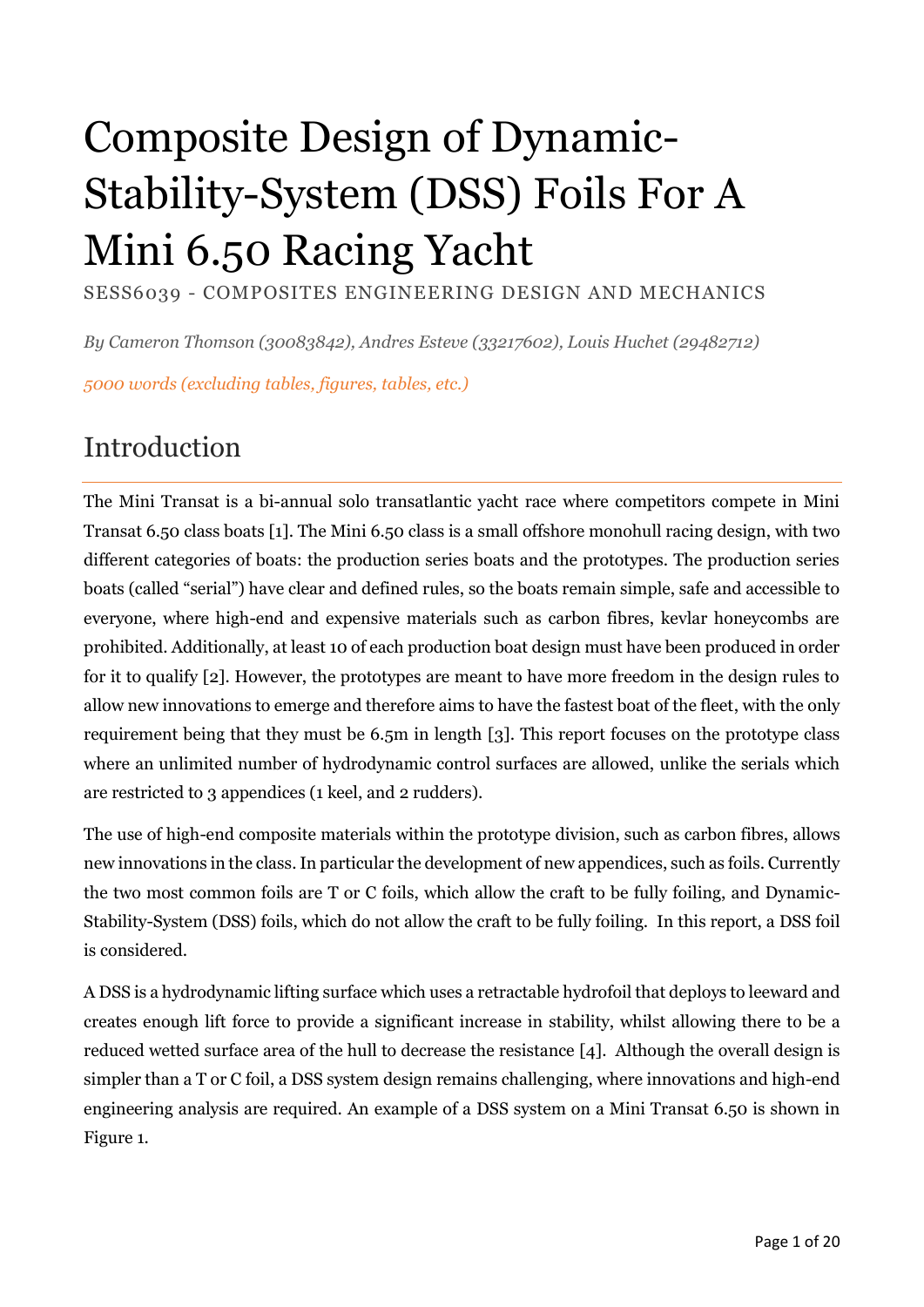

Figure 1: DSS foil equipped Mini 6.50 [20].

#### Aims and Objectives

The aim of this report is to investigate the construction of a Dynamic-Stability-System (DSS) foil for a Mini 6.50 offshore racing yacht. This will be achieved through the following objectives:

- Determine the loads experienced by a Mini 6.50 DSS foil, and the desirable failure modes.
- Determine how the chosen fibre orientations in the foil affects the adaptive nature of the foil.
- Determine the required final composite layup
- Determine the manufacturing and implementation method of the foil.

The scope of this report is limited to the manufacture of the DSS foil only, meaning that the foil deployment and retracting system will not be including in the structural and manufacture analysis.

### Group Roles

Cameron:

- Determination of the DSS foil design, loads, and desirable failure modes. Consideration of End-of-Life.

#### Louis:

- Implementation of the DSS system within a Mini 6.50, and the associated maintenance and repair aspects.

#### Andres:

- Structural analysis, manufacturing description and costs discussion.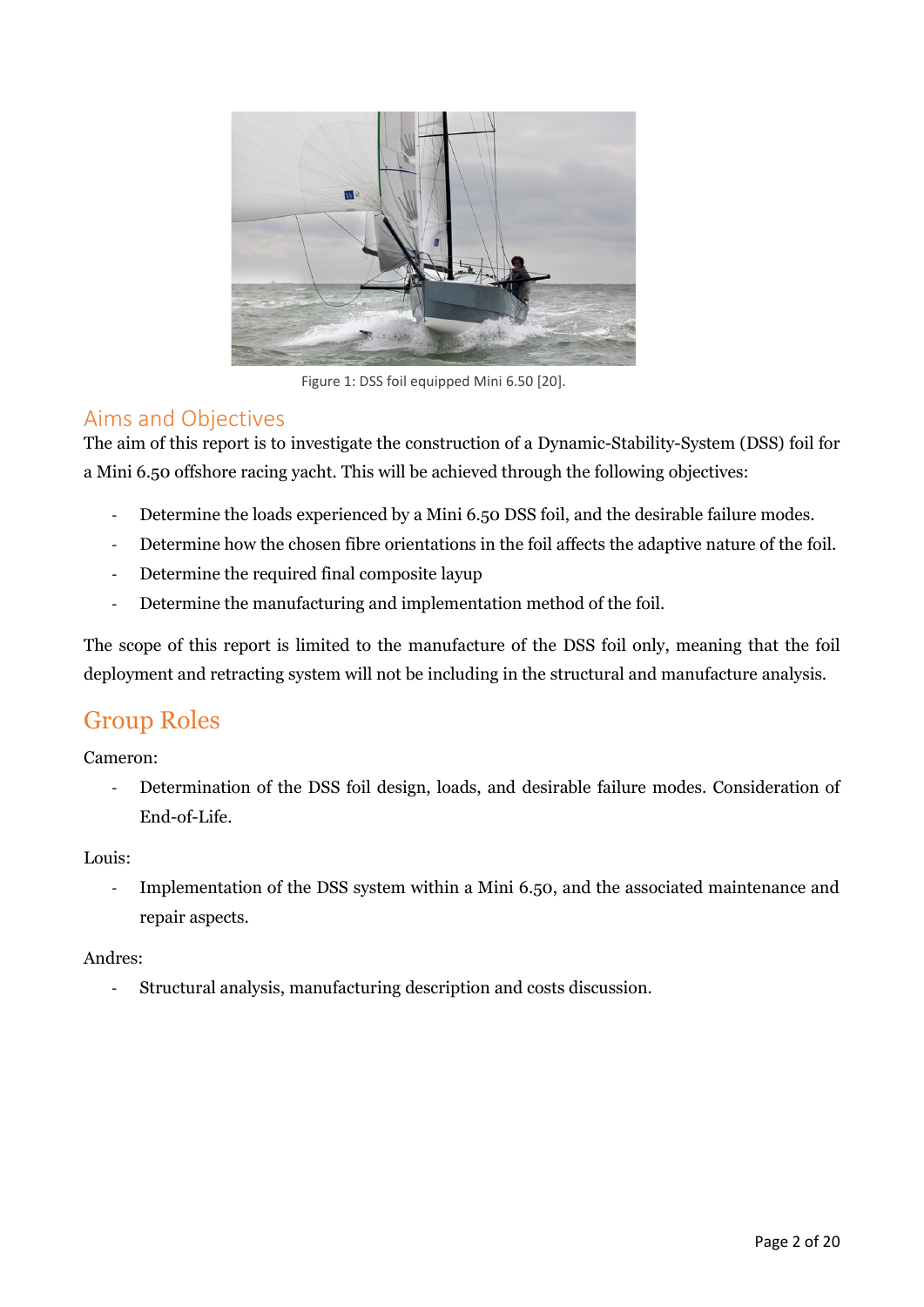# Design Requirements

### DSS Foil Design

The Mini 6.50 class rules state that appendages, defined as 'rudders, daggerboards, foils, fin and any other device aspiring to create a hydrodynamic lift', must be able to fit within the maximum beam of 3m [5]. However, in the deployed state, they can exceed this value.

A DSS foil is a continuous foil meaning the longest the foil can be is 3m, as when retracted it must be able to sit within the 3m beam restriction. It has been assumed that in the fully deployed state, the foil extends 2m from the hull. This means that 1m of the total foil length will remain inside the hull and will support the extended portion of the DSS foil. This is shown in Figure 2.



Figure 2: DSS Foil Length

Figure 3 shows a DSS equipped Mini 6.50 on its trailer. As the size of the boat is known, it is possible to estimate the chord, thickness, and likely section shape of the foil.



Figure 3: DSS Equipped Mini 6.50 [20].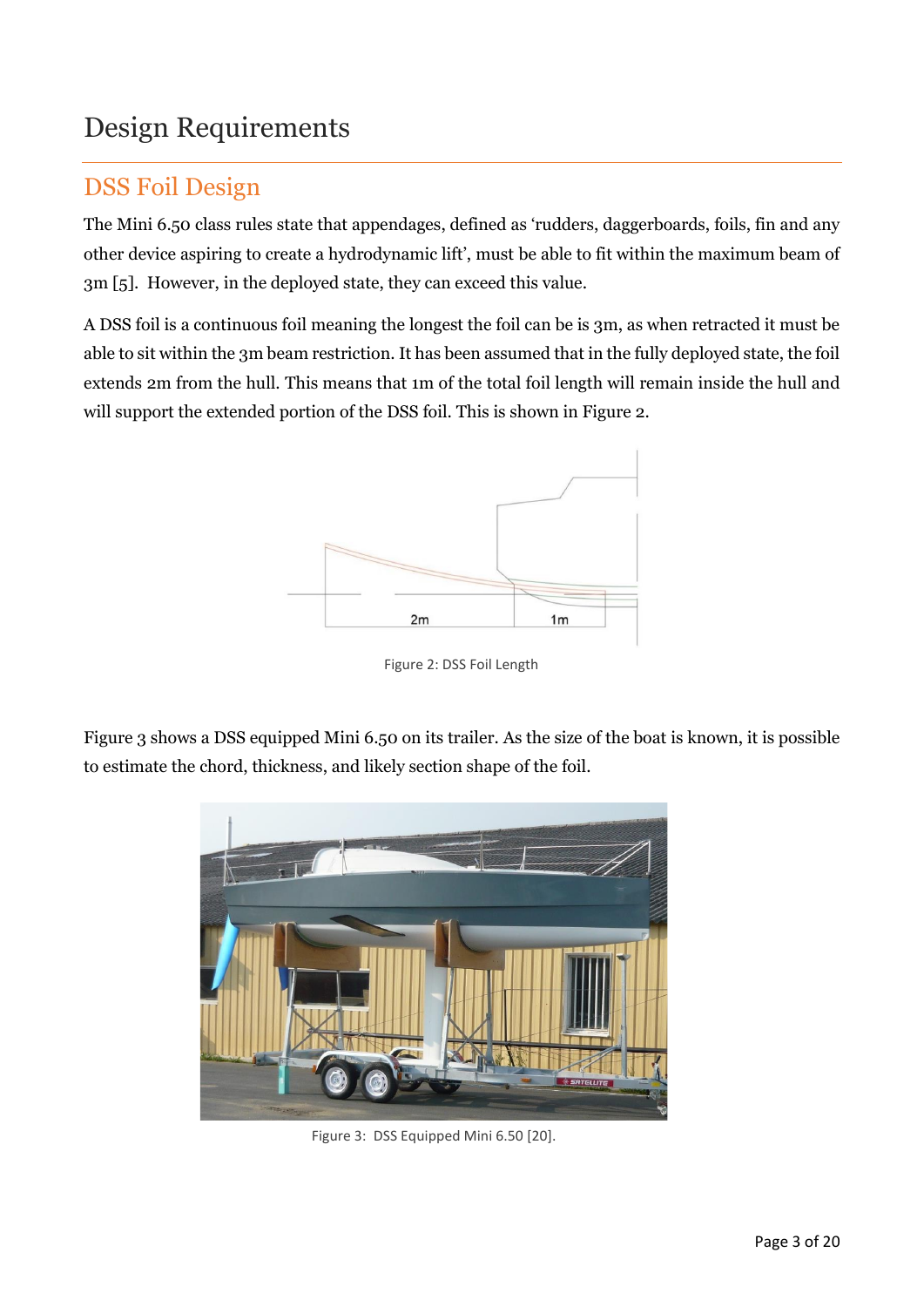From the images the chord was estimated to be 0.4m and the thickness 0.05m. Additionally, the foil shape was shown to likely be a NACA 6412 (shown in Figure 4).



### Foil Loads

It is assumed that the maximum load experienced by the foil will be maximum weight of the boat, which is 1000kg. In order to facilitate more simple analysis, the strength and response of the foil is going to be assumed to be mostly (80%) dependent on the monolithic core. Therefore, in reality the response may vary slightly.

It is worth noting that for a NACA6412 foil with zero angle of attack, in order to produced lift of 10000N (equivalent to the 1000kg boat weight) a speed of 15 knots is required. However, as the foil location if closet to the water surface, at higher speeds, when the craft is planing, the foil will be at or just above the water surface. This means it will no longer be loaded and producing lift. This supports the assumption that the maximum load experienced by the foil will be the maximum weight of the boat.

In order to perform analysis of the monolithic core, this monolithic core will be treated as a cantilever beam. This is because the foil can be treated as being fixed where it exits the hull. Treating the foil as a cantilever beam allows the problem to be simplified so that CLPT can be used for analysis. The process of simplifying the problem is shown below:

1. It is assumed that the maximum 9810N lift force (1000kg x 9.81ms-2) would act as a uniform distributed load. As shown in Figure 5.

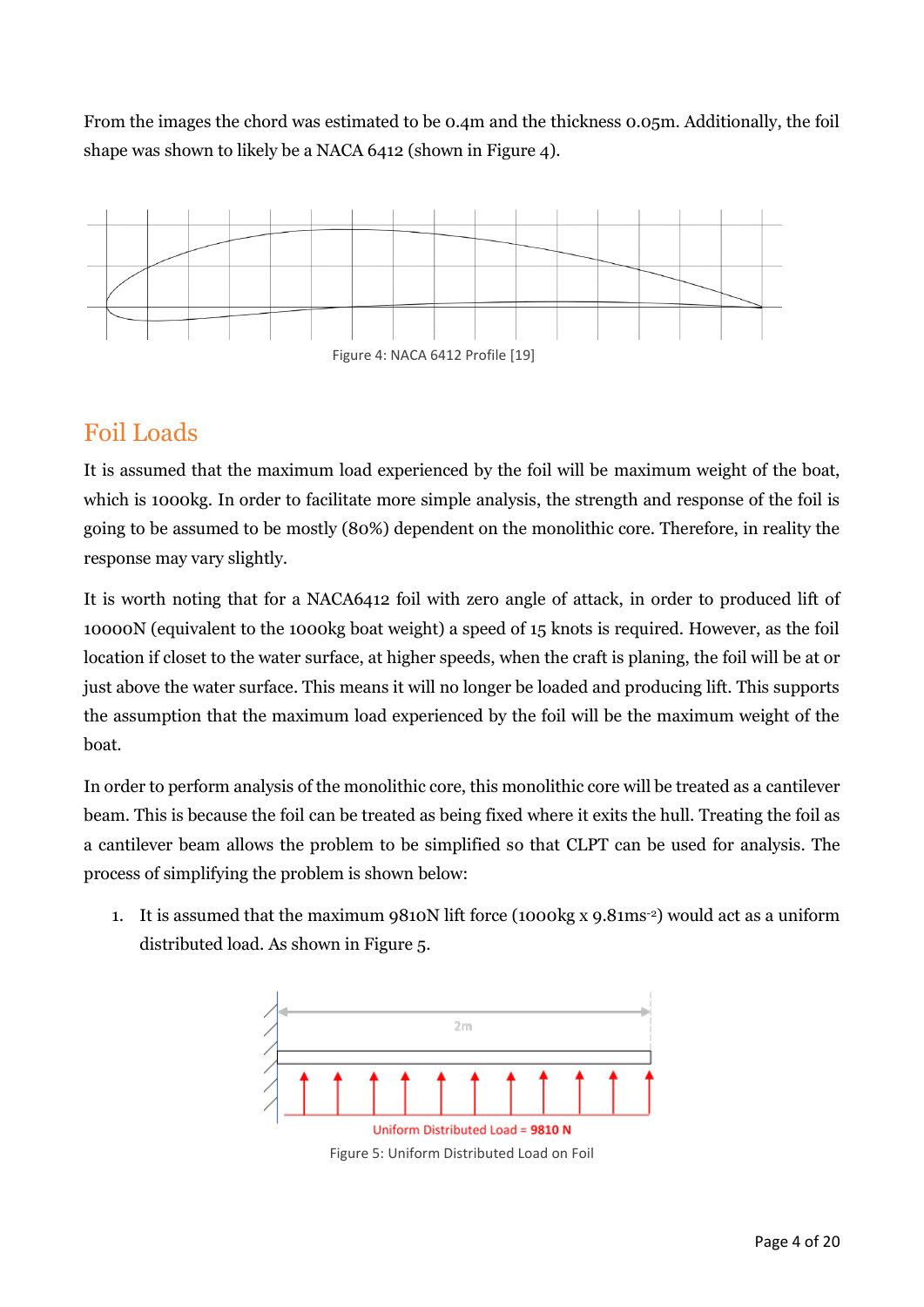2. It is then assumed that the bending moment (BM) along the length of the beam will vary according to the equation:

$$
M_x = \frac{wx^2}{2}
$$

Where x is the distance along the length of the beam.

The is allow the BM to be plotted along the length of the beam. The red arrow indicates the direction and position of the maximum BM This is shown in Figure 6.



Figure 6: Bending Moment on Foil.

3. It can be seen that the BM is highest at the point where it is fixed as it exits the main hull. For this analysis, the maximum BM will be taken as being present along the whole length of the foil, whereas in reality it can be seen that the bending moment reduces as you move to the end of the foil. The maximum BM is given by:

$$
M_{max} = \frac{(4905) \times (2)^2}{2} = 9810 \, Nm
$$

It is assumed that the drag force on the foil is much less than the lift force, and that if the foil is designed for the high lift force, it will be sufficiently strong to withstand the drag force acting on the foil. However, this is an area that further analysis will be required in, especially given the desirable failure mode outlined below.

It should be noted that the design of a DSS foil is both a stress and deformation driven problem, as the foil must be designed to withstand the loads that is must produce, whilst also ensuring it does not deflect large amount, as this will reduce performance.

### Desirable Failure Mode

The failure of the DSS foil would have a significant impact on the performance of the Mini 6.50, and that if not properly designed, could have a catastrophic impact on the structural integrity and watertightness of the boat.

The most likely cause of failure of the foil will be due to a collision with an Unidentified Floating Object (UFO). As Mini 6.50s spend continuous long periods of time (up to a month non-stop) at sea, their chance of encountering a UFO is higher. To minimise the impact to the main boat when there is a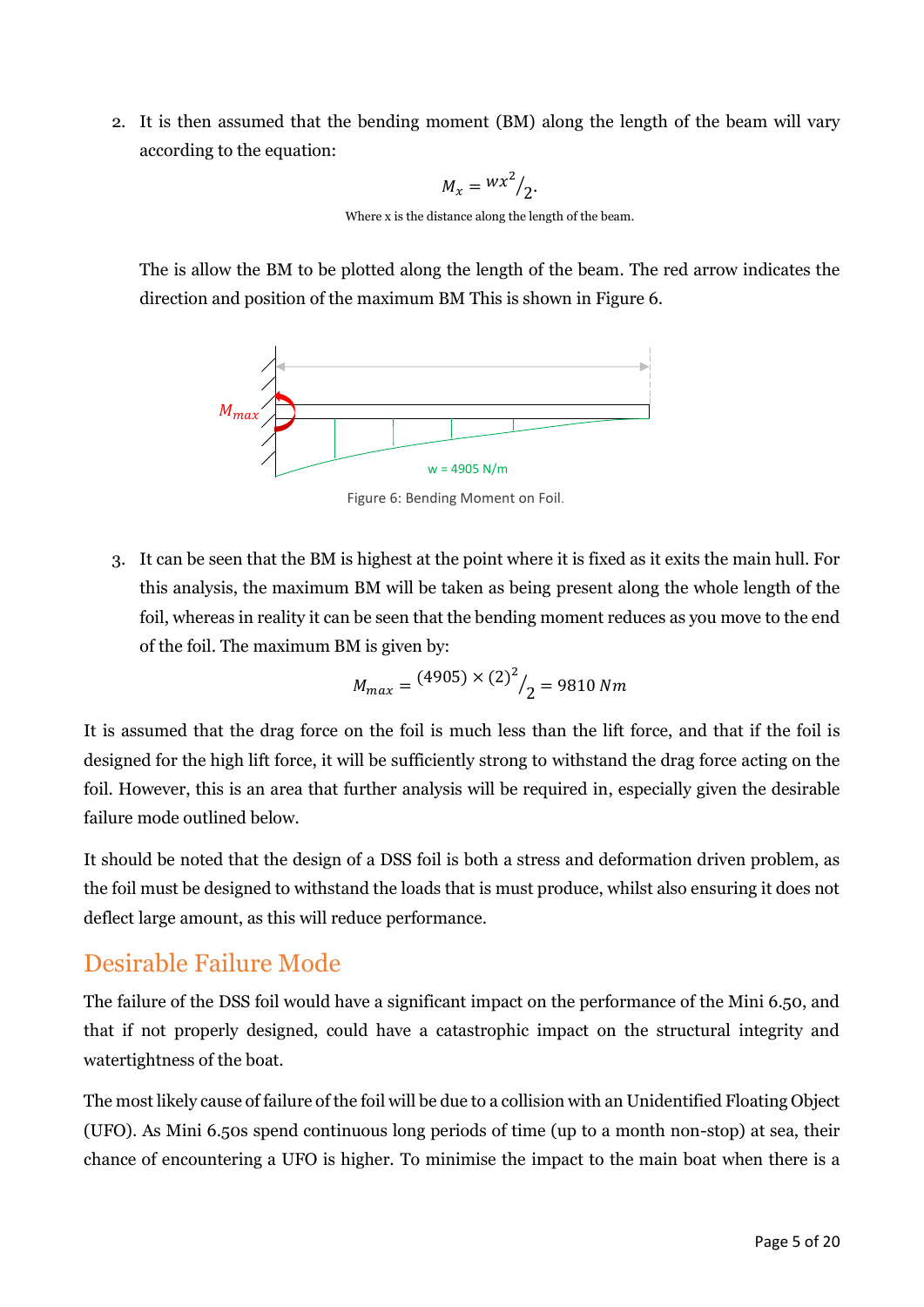collision with a UFO, it is desirable for the foil to fail at the point where it enters the main hull. As the foil casing within the hull is watertight, failure at this point will result in there being no impact on the structure or watertightness of the boat.

As the foil is tightly secure at the point where it enters the hull, hitting a UFO would result in a shear force being applied to the foil at this point. As such, the foil structure should be designed so that it can withstand the shear forces present during normal operation due to the drag on the foil, but will fail for shear forces greater than that.

# Structural Design and Investigation of the Influence of Different Composite Layups

Material choices and composite layup can change a foils behaviour under load and improve hydrodynamics by passive adaptation. The structural beam on the inside of the foil will have the most significant effects given our assumption that it will withstand 80% of the total load, which in this case would be 80% of the maximum BM on the foil. The ideal layup configuration to decrease the angle of attack when the foil is subjected to this maximum BM was investigated. The chosen of laminate fibre orientation were:

$$
[0^{\circ}, -30^{\circ}, 0^{\circ}, -45^{\circ}]_n \quad n=80
$$

Where n means a repetition of the laminate in the same direction, with n=80 the resulting laminate has 320 layers. For example, if n=2 the resulting laminate would be  $[0^{\circ}, -30^{\circ}, 0^{\circ}, -45, 0^{\circ}, -30^{\circ}, 0^{\circ}, -45^{\circ}]$ .

Anti-symmetric unbalanced laminates, like the one chosen, are prone to twist bend couples. With the simplified load case having a moment applied in the x-direction, the resultant bend along the span will have dampening properties and increase comfort as the foil "arcs" when loaded. This curvature can be observed by applying a tensile load on two laminates or a moment on a single laminate. Figure 7 represents the spanwise deflection of the foil in blue, to obtain deflection a constant moment and resultant  $k<sub>x</sub>$  value is assumed for the entire length, giving a radius of curvature. Although assumptions for CLPT do not apply in the chord direction (L/t ratio smaller than 20). Figure 8 shows the predicted decrease in angle of attack when under load in red and the black line represents the target reduction in angle of attack by 5°. Before moving to a detailed design, First Order Shear Deformation Theory (FSDT) and FEA for the beam should be analysed to validate the precise change in angle of attack. Having the -30° and -45° layers is critical otherwise a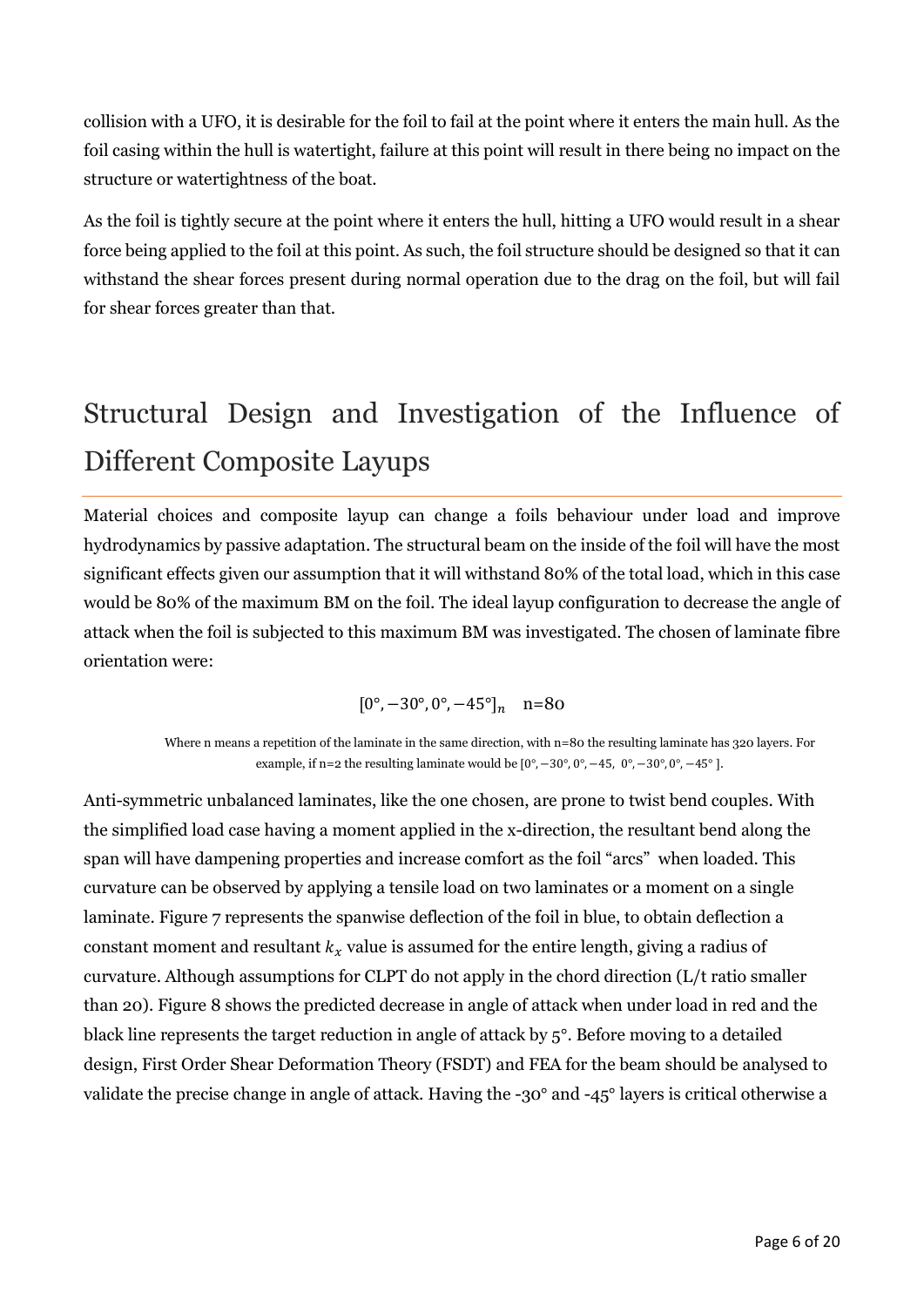positive angle for these laminates would results in unwanted bending downward increasing the angle of attack.



Once appropriate laminate configuration for the desired twist-bend couple was selected, it was necessary to select materials. The bottom of the foil would be subject to high tensile loads and the top would be in compression. Carbon fibre makes the best option for this application given the reduced space in the NACA section, our loaded beam is restricted to a rectangle of 4 by 15cm. Flax was designated as a structural aide and second moment of area builder between two carbon plates. Flax will maintain the composite behaviour and contribute to the bend-twist couple. The final sandwich is composed of a 1 cm layer of pre-preg carbon followed by 2 cm of pre-preg flax and a final 1cm layer of carbon, both materials with unidirectional patterns. Table 1 provides necessary material properties to evaluate the beam with CLPT.

| <b>Property</b>      | <b>Gurit SE-75 Pre-Preg</b><br><b>UD Carbon</b> [6] | <b>Evopreg AmpliTex Pre-Preg</b><br>UD Flax $[7]$ |
|----------------------|-----------------------------------------------------|---------------------------------------------------|
| $E_1$ (Composite)    | 153 MPa                                             | 30.4 GPa                                          |
| $E_2$ (Composite)    | 5.6 MPa                                             | 4.6GPa                                            |
| $G_{12}(Composite)$  | 2.57 MPa                                            | 2.0GPa                                            |
| $v_{12}(Composite)$  | ~10.28                                              | ~10.28                                            |
| <b>Ply Thickness</b> | $0.125$ mm                                          | $0.125$ mm <sup>*</sup>                           |
| $X_t(Fibre)$         | 2722 MPa                                            | 269MPa                                            |
| $X_c$ (Fibre)        | 1422 MPa                                            | 166MPa                                            |
| $Y_t(Fibre)$         | 39 MPa                                              | 26 MPa                                            |
| $Y_c$ (Fibre)        | $~117MPa**$                                         | $\sim$ 111 MPa**                                  |

Table 1: Composite properties for selected Flax and Carbon pre-pregs

\*Assumed value, \*\*Compressive failure assumed to be matrix failure rather than fibre.

Half of the ply's are oriented in the 0° direction this is to aid in the loads parallel to them, the intercalating layers have a slight angle of -30° and -45°, this was done so that an alternating ply sequence would allow for efficient manufacturing and also not fail in the 2-direction. Figures 9 and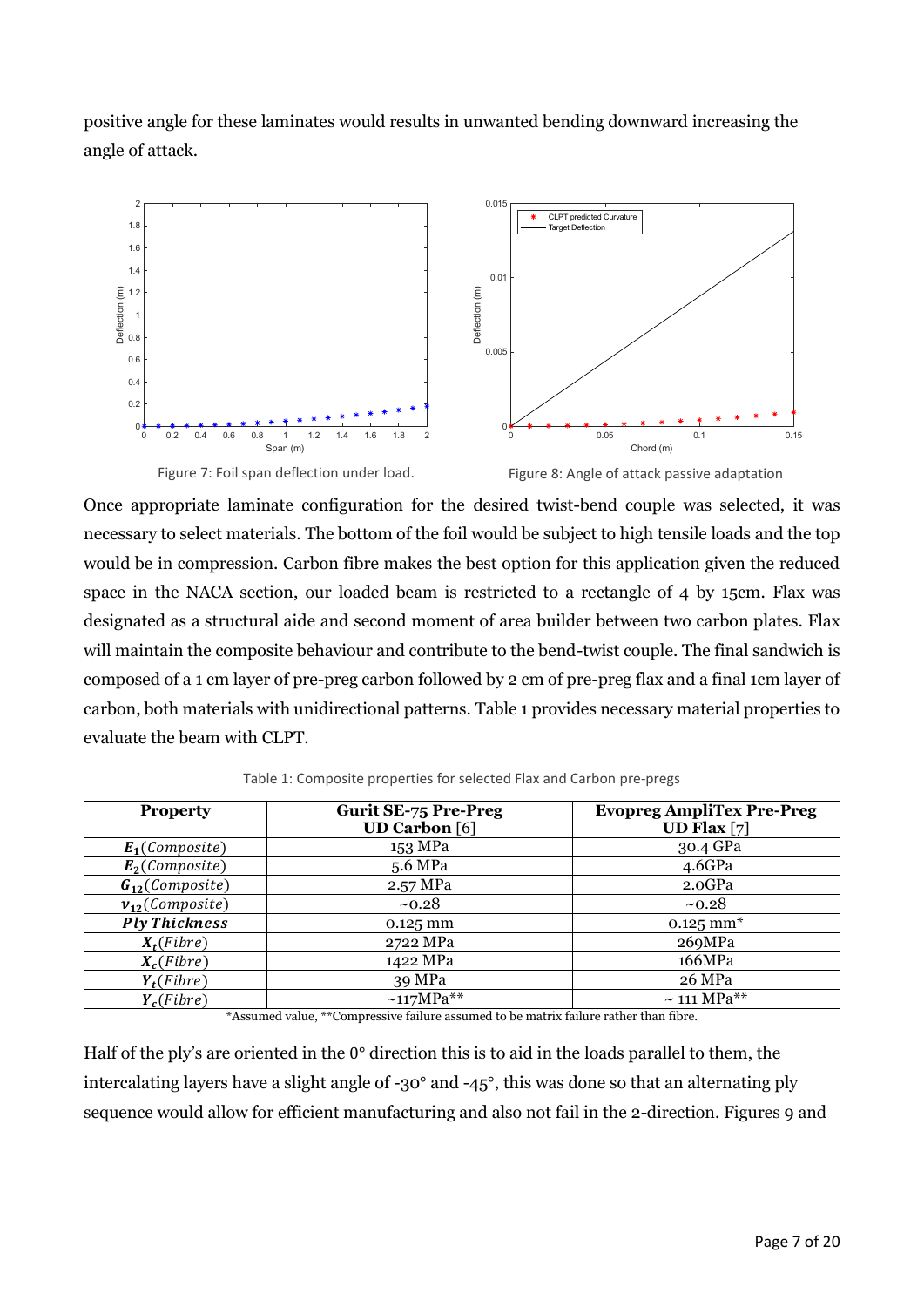10 display the stress experienced by each lamina. The horizontal lines represent the border of flax and carbon.



Figure 12 shows the stress in the principal direction parallel to the ply's where there is no risk of failure, green bars mark fibre failure loads for flax in both tension and compression. Red bars mark failure loads for carbon. In Figure 11 stress in the direction perpendicular to the fibres we can see at the bottom where carbon is in tension the outer laminates are closer to failure however still have a reasonable margin.



It should be noted that no maximum strains or maximum shear calculations were completed at this stage of the design process, further analysis should be taken to ensure the laminate does not fail for these criteria. Furthermore, flax and carbon were assumed to have the same ply thickness, a study to evaluate different thicknesses should be conducted in future work.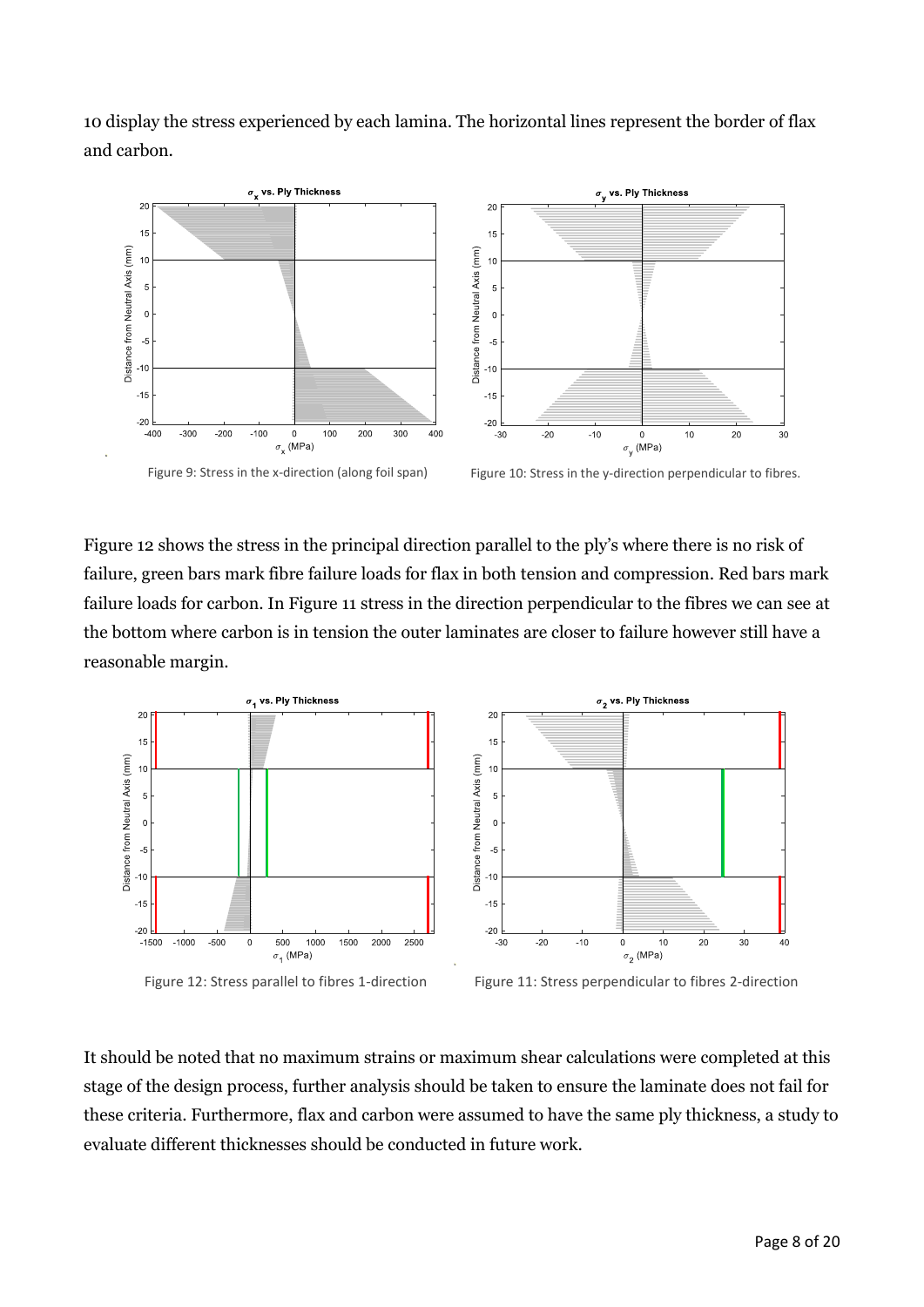# Manufacturing Process

Given the high expected loads along the foil span and the limited volume available within the foil section pre-preg carbon fibre is necessary for manufacturing this DSS arrangement. Four aspects of the layup will be discussed, pre-preg infusion of Carbon and Flax, vacuum infusion, and the autoclave baking process. Lastly assembly and post-curing corrections are explained.

#### Foil Cross Section Configuration

Given the Figure 13 below. The foil is made of 5 principal components: top foil shell, bottom foil shell, structural monolithic beam, fore shear plate and aft shear plate. The spaces between them are filled with Araldite-2015a adhesive. This specific adhesive was chosen due to its ability to bond with dissimilar materials and high shear modulus, given that the top shell and bottom shell will be in shear due with each other when bended. To further aid shear bonding the V-shaped sections along the leading and trailing edges were added, lap shear strength tests and evaluations of the stress field along the adhesive should be conducted in future work, using the decided manufacturers products and same surface finish. With crosses we can see the PET core, this one can be either machined or cut to size in linear sections with traditional woodworking tools. Although simpler to manufacture, an expanding foam core would make disposal more difficult.



Figure 13: Cross sectional view of the foil's internal architecture

\*Carbon is represented both by the diagonal lines in the structural beam and by solid black along the top and bottom shells.

#### Structural Beam

The load beam is to be manufactured with pre-preg carbon and pre-preg flax, to ensure maximum utilisation of the materials they are ideally cut with a CNC Drag knife (To avoid the repetitive task of cutting 320 sections), there will be 160 straight layers and two different sets of 80 layers cut into a rectangle at their specified angle. A mould should be used to obtain the correct curvature (or flat section). All layers should for optimal properties the beam should be cured in an autoclave at 80°C for 6 hours [6]. Vacuum is necessary to maintain alignment as there will be induced curing stresses during the autoclave process, additionally the vacuum will ensure no voids are present in the laminate.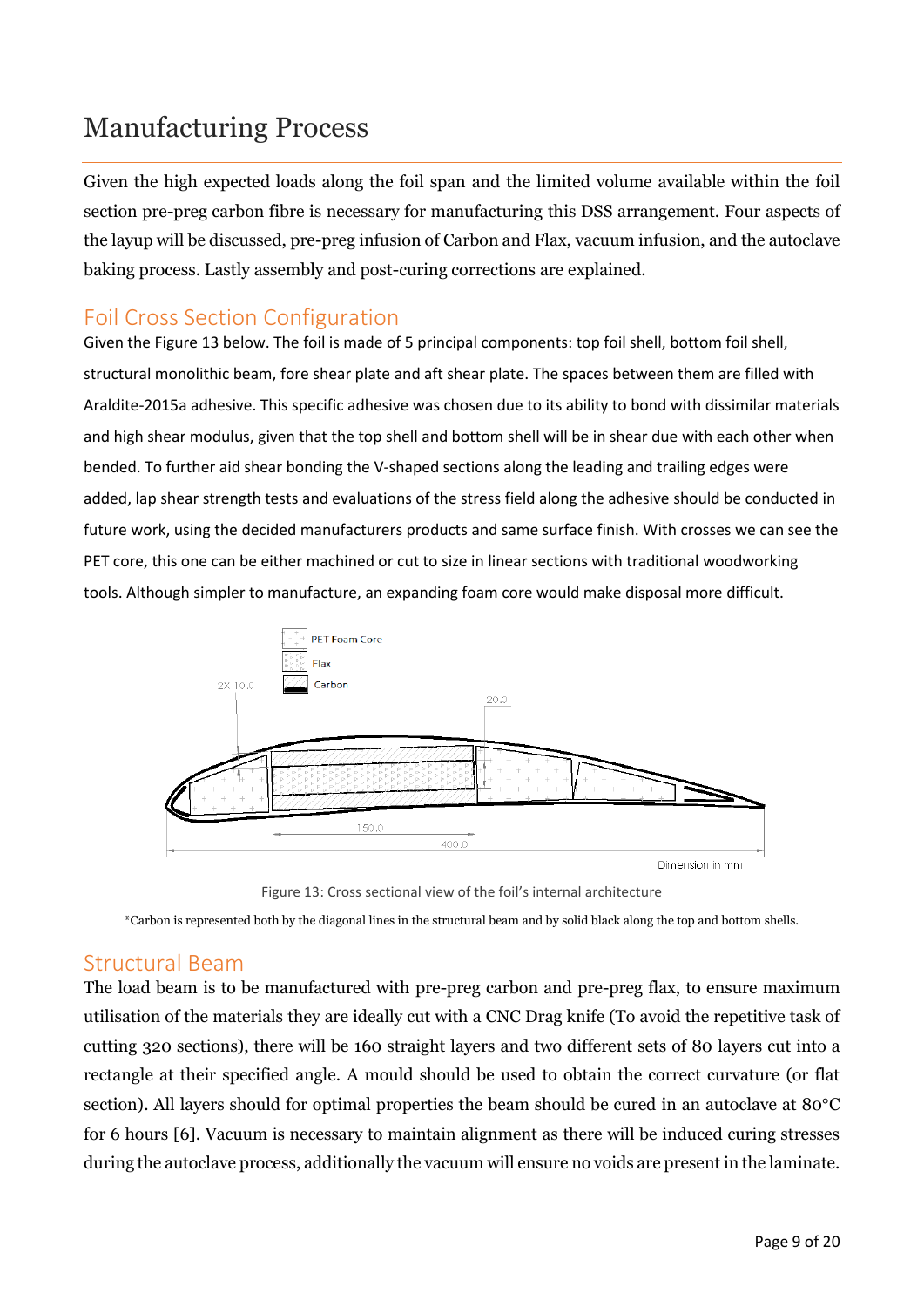Since both the flax and carbon matrix combination can be cured at the same temperature this should be a single curing operation. For an optimized structural integrity, the temperature in the autoclave should be increased to 110°C in the last 2 hours of curing [7]. To ensure that the beam will properly bond with other components peel ply should be placed along top and bottom surface to produce abrasions for the adherent.

#### Foil Shells and Edge Plates

The foil shells being the outermost section of the beam will have to take significant strains due to bending. They will also be subject to hydrodynamic loads, for this reason a study should be conducted to determine monolithic laminate thickness and if using High-Elongation Carbon (HEC) is the best option [6]. For convenience and to minimize the number of manufacturing process' the leading edge and trailing edge shear plates will be made with the same method. If CFD indicates that a cuadriculated surface finish could create parasitic drag, chop strand mat could be the first layer along the mould surface to produce an even finish. All internal surfaces should have a peel-ply finish or abrased via sandblasting.

#### Assembly and Post Processing

Figure 14 below illustrates the components in the assembly. Starting with the bottom foil shell, liberal amounts of adhesive should be placed along the surface and adjacent components should be aligned before Araldites 2015-1 45minute pot life. Having all surfaces coated with adhesive the top surface should be positioned, excessive adhesive coming from bond lines is expected, minimizing voids is critical because Araldite 2015-1 will shrink in volume by 7% when curing [8]. To maintain geometric stability a clamping jig should be used during the curing of the glue. When assembling PET Core notches may be cut to allow for bending in areas with curvature.

Figure 14 below illustrates the components in the assembly. Starting with the bottom foil shell, liberal amounts of adhesive should be placed along the surface and adjacent components should be aligned before Araldites 2015-1 45minute pot life. Having all surfaces coated with adhesive the top surface should be positioned, excessive adhesive coming from bond lines is expected, minimizing voids is critical because Araldite 2015-1 will shrink in volume by 7% when curing [8]. To maintain geometric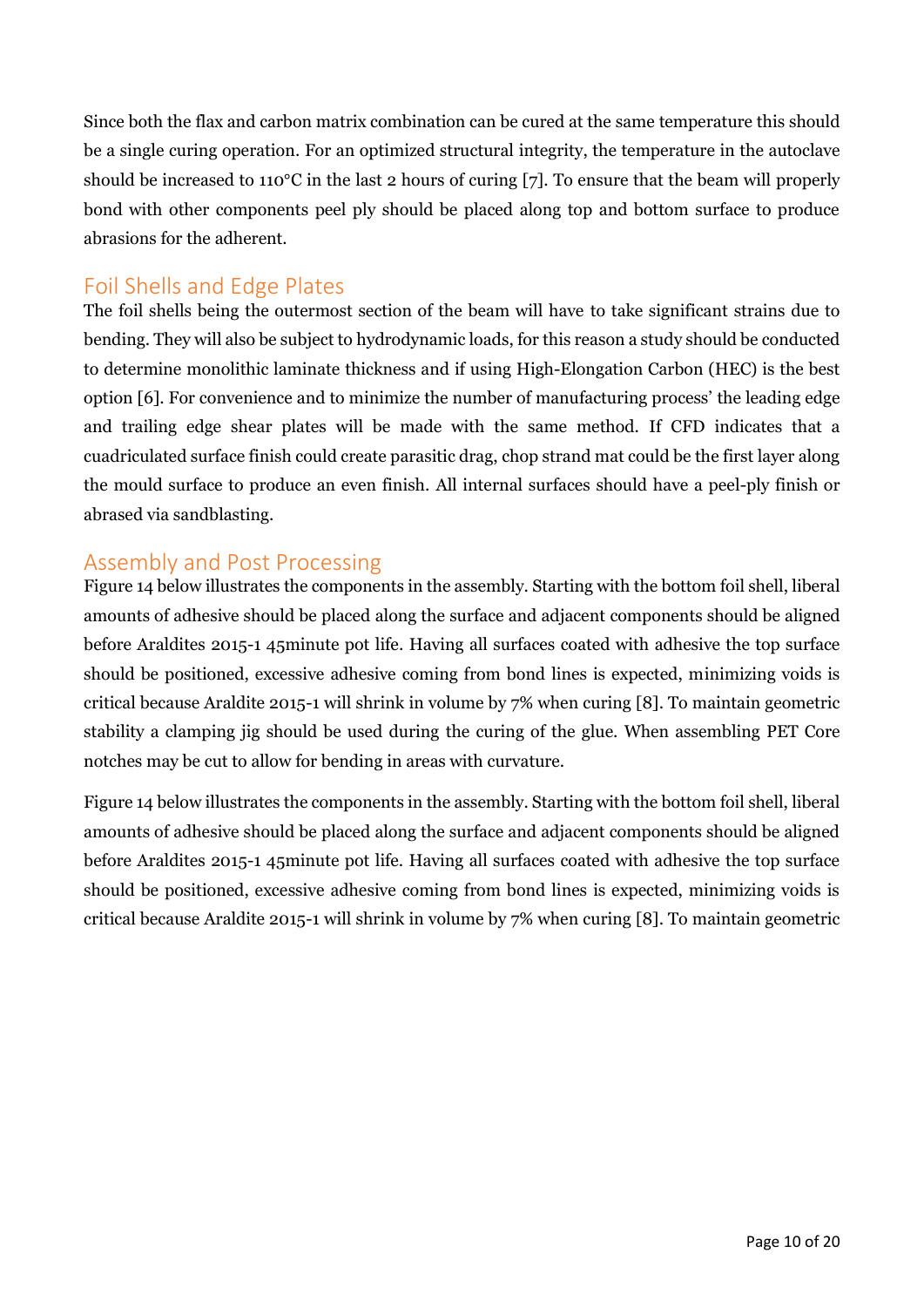stability a clamping jig should be used during the curing of the glue. When assembling PET Core notches may be cut to allow for bending in areas with curvature.



Figure 14: Exploded view of foil components

Legend: 1. Structural Beam and sub-components, 2. Top Foil Shell, 3. Bottom Foil Shell, 4. Structural PET Cores, 5. Leading Edge Shear plate, 6. Trailing Edge Shear Plate.

After all moulding process' excess fibres and resins should be trimmed with composite specific cutting tools to avoid creation of impurities. Special care must be provided to the trailing edge where a sanding will be necessary to give the foil a sharp hydrodynamic exit for flow. To obtain maximal durability the hydrofoil should be coated with a gelcoat-based finish.

# Installation of DSS Foils Within a Mini 6.50

Like the Mini 6.50's spirit, the installation for the DSS system attachment to the hull needs to remain simple, cost-effective and accessible. A system with a low number of parts and structural integrity is therefore required. This section introduces a first idea's iteration of how the structure can be implemented within the hull. The only constraints are the materials, which were chosen according to the rules [5]. Another constraint concerns the longitudinal location of the DSS system, as the keel and the mast are primary structures that cannot be modified. Below is a picture of a typical interior for a Prototype Mini 6.50, with the canting keel mechanism, aft of the mast bulkhead, supporting the compressive load applied from the mast and the rig. Therefore, these two key elements cannot be moved, so the DSS system is chosen to be located forward of the mast bulkhead to remain as close to the LCG as possible.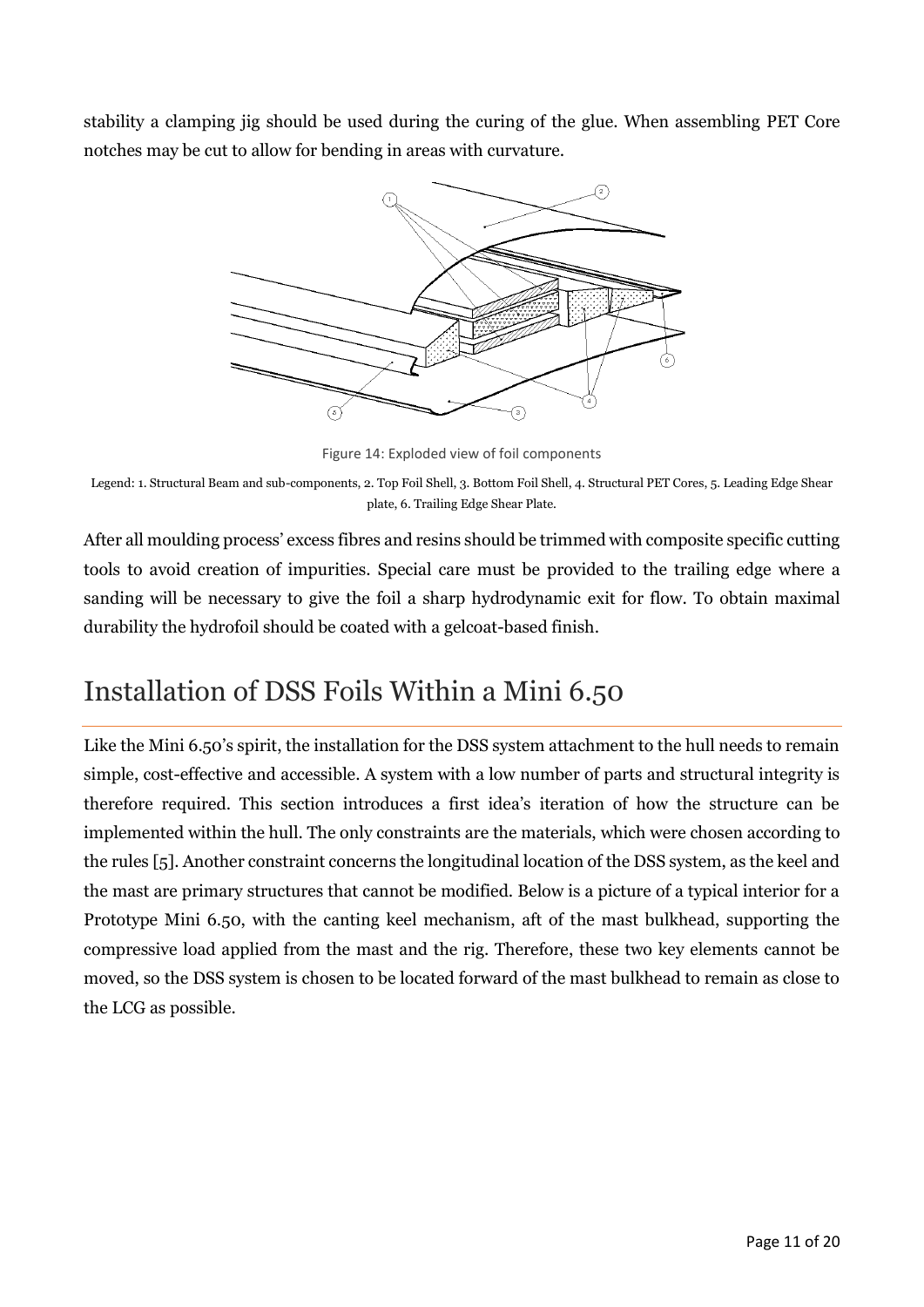

Figure 15 Interior of a Proto Mini 6.50, showing canting keel pendulum mechanism [8]



Figure 16: Longitudinal position of DSS

Supporting structures need to be considered as well to support the DSS system and attach it to the hull. A structural-monolithic-carbon foil casing is therefore designed and laid up onto the interior's shell to protect the foil and provides the watertightness. Because the maximum righting moment is found to be at the junction between the foil and the hull, internal structure such as bulkheads and transverses are added to increase the structural integrity of the system. Moreover, only the DSS foil needs to be removed for maintenance, so for the sake of structural integrity, the foil casing and the associated supporting bulkheads are chosen to be fixed and non-removable. Therefore, they are all laid-up and bonded together using adhesive such as Araldite® glue, and wet layup CFRP overlapping. Because this structure would become part of the primary structure, more engineering analysis through FEA would be required for further research to optimise the structure, by reducing the weight and the quantity of materials used, while meeting the design loads requirements generated from the bending moment and shear forces of the foil. Figure 17 shows the first design iteration of the foil support structure.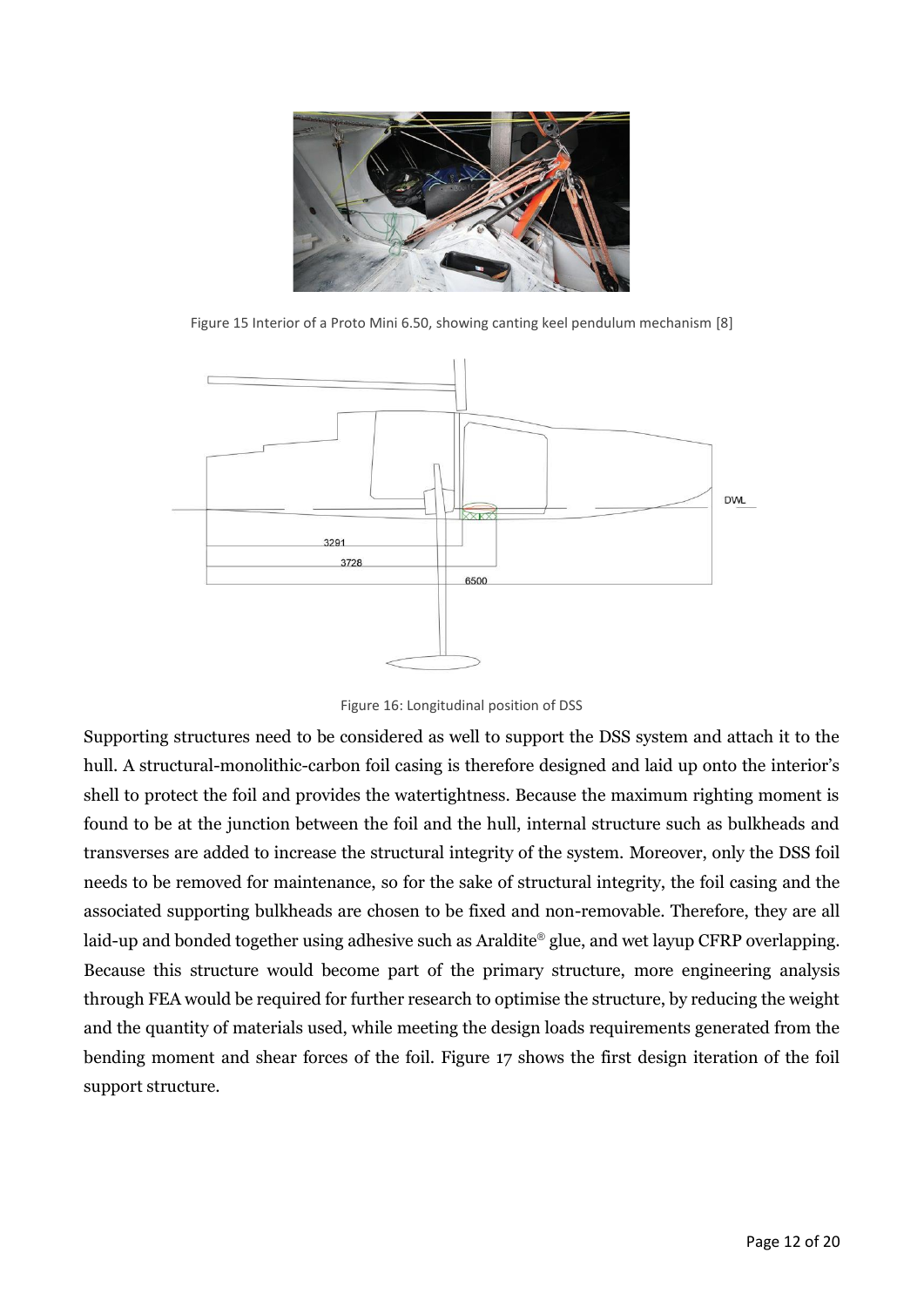

Figure 17: Flow chart diagram of the DSS supporting structure. Looking from forward to aft, the rear bulkhead is the mast bulkhead.

Finally, the last installation required for this DSS system is the pulley system that will control the deployed length of the foil. A maximum length of 2m can be deployed, as it would create sufficient lift to support the vessel's weight. However, the advantage of this system is that the lift can be controlled through the chosen submerged surface area. As shown below, a system of rubber wheels (in cyan) located in between the foil casing and the foil on both sides control the sliding within the foil casing. The central wheels are connected to a sealed bearing system that will allow through a system of pulleys and control lines to rotate them and slide the foil. The outer wheels are set to give direction and compressive forces so the foil remain still and does not slide out of the hull. All the wheels are fixed and do not move transversely.



Figure 18: Deployed DSS system and its deploying system at 15° heel angle. Rubber wheels are in cyan.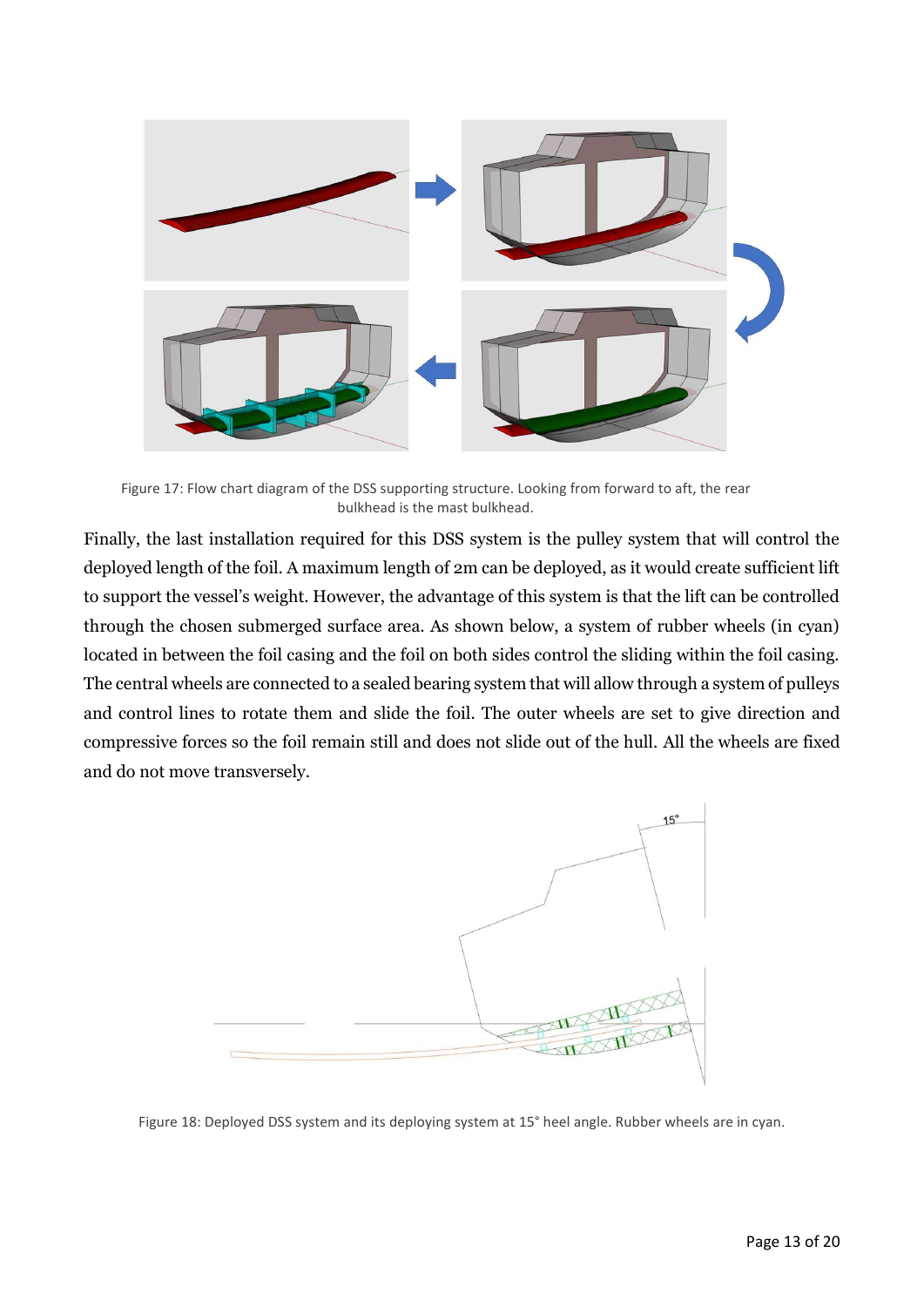### Cost

Manufacturing the foil with composites is the most economical route in low volumes, however accurately predicting cost requires selecting specific material vendors and service providers which will vary widely by region and number of units produced.

When conducting a detailed cost estimate the minimum expenses it should include are, cost of raw materials (carbon, flax, PET core, adhesive) and excess, rate for drag knife CNC, rate for Autoclave price of necessary vacuum bagging fittings necessary, vacuum bagging sheet, area of the part and perimeter of the part (Tacky tape), cost of tooling (moulds and jigs) and cost of labour and the expected amount of time required to fabricate [9].

If industrially produced the expected cost of the foil to the consumer is ~£6000 based on a geometrical comparison to similar available equipment (Nacra 17 Foil [10]). Given that the Mini 650 prototype class is experimental it is unlikely that a foil could be mass manufactured hence making an aluminium alternative impossible. The manufacturing process for aluminium foils is extrusion. Where dies for a 40cm chord would be costly and minimum production runs due to heavy equipment necessary would likely exceed demand. Aluminium DSS systems do not exist, hence a market demand study and a cost estimation for the novel aluminium foil could prove them successful if enough boats are interested.

# Maintenance and Repairs

As mentioned earlier, the most likely mode of failure of the DSS system is an impact at high speed with an UFO. However, other common modes of failure due to continuous loadings and fatigue, such as cracking, fibre debonding, delamination and fibre breakage can occur while being in service. These kinds of failure will not yield to an entire system failure but needs to be promptly assessed before they become a significant issue.

#### Damage Identification at sea

As the foil cannot be taken nor inspected while at sea, three watertight maintenance hatches as shown below are set on the casing (starboard, port and centreline) to easily access the foil and the rubber wheel system located in between the foil and the casing. Thorough engineering analysis needs to be carried for the casing as fibres would be cut at the hatch's location, affecting the structural integrity.



Figure 19: Starboard maintenance hatch (in grey) located on foil casing (green). Closed (left) and open (right)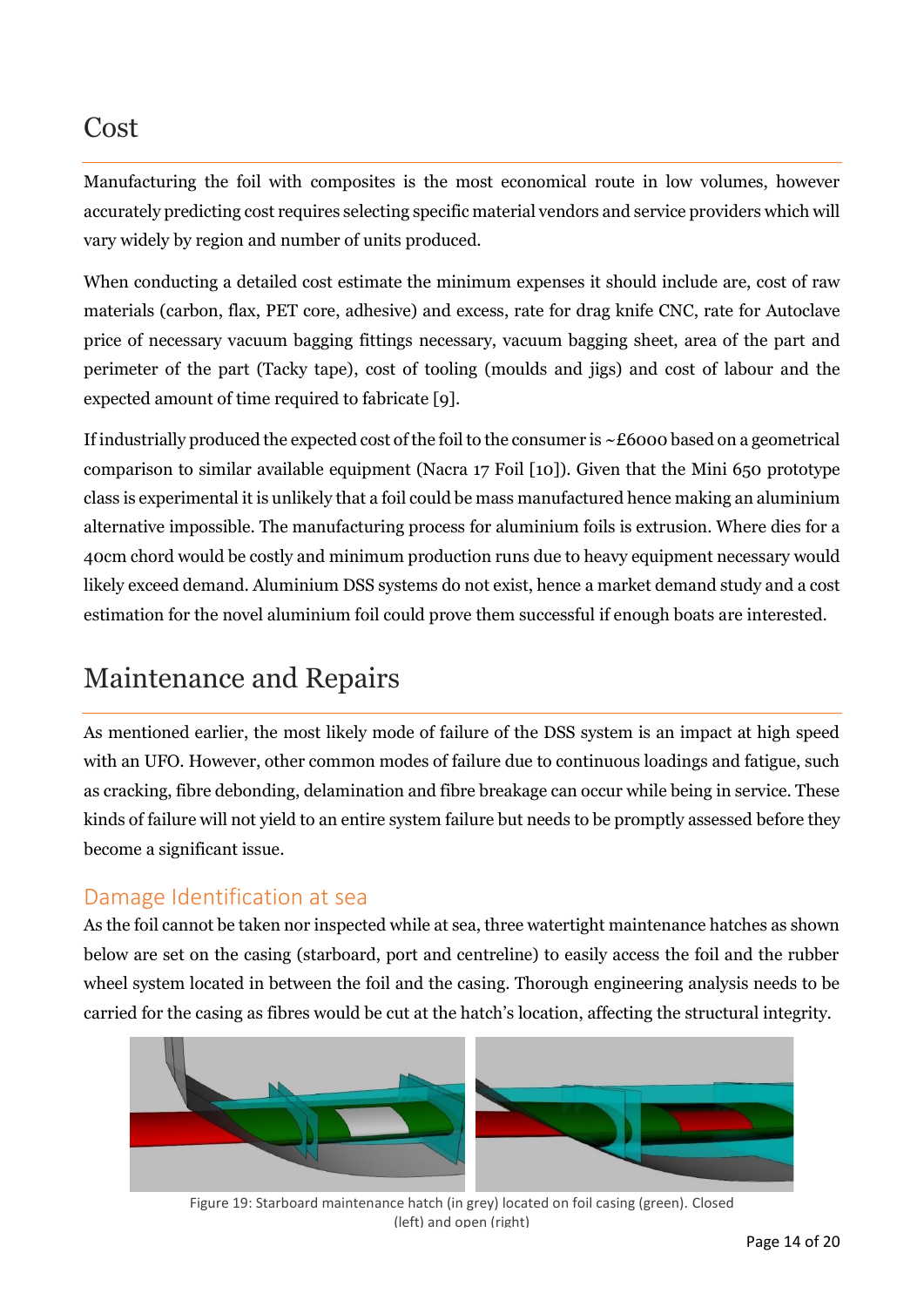Equally, these hatches also help to take the foil out for winter maintenance or when lifting the boat on land as rubber wheels can be removed to reduce the compressive load that stops the foil from sliding. Internal fibre or matrix's breakage in composite materials can be complicated to detect by eye so Non-Destructive Techniques (NDTs) have been developed to assess the damage of a composite structure. However, some of these techniques are expensive and need an experimental setup so they cannot be performed when the structure is in service.

### Non-Destructive Techniques (NDTs)

In [11], eight different techniques have been found to be useful when assessing the damage within a composite structure. They are listed below:

- Microwave detection (High-Cost)
- Acoustic Laser Detection
- Infrared Thermography (IRT)
- Digital Image Correlation (DIC)
- Piezoelectric transducer methods (PZT)
- X-ray Tomography
- Ultrasonic Testing (UT)
- Strain Gauges and Fibres Optics sensors
- Acoustic Emission Monitoring (AE)

Because Microwave detection, Acoustic Laser Detection and IRT happen to be a high-cost solution, these NDTs should not be considered for a small-budget Mini 6.50 maintenance check. Moreover, DIC, PZT, X-ray Tomography require heavy experimental setups and/or skilled operators, therefore cannot be used by a Mini Skipper due to their lack of accessibility.

Ultrasonic Testing is a broadly-used, low-cost and efficient NDT as it enables to visualize the projection of the transmitted ultrasound through the composite. UT allows to detect a variety of flaws, such as cracks, voids, disbonds and delamination [12] as well as their size and depth location in the structure. No health-hazards are associated with this NDT so even the skipper or any shore team member can use it. Some limitations are however to consider, as UT requires time to assess a whole structure (point scan) and coupling liquid (water) as soundwaves propagate faster in water. Moreover, a skilled operator is required to read the results and set-up properly the damage assessment. Though the advantages significantly outweigh any potential drawbacks, so this technique would be appropriate to assess damage for the foil, the foil casing and the internal structure such as the bulkheads.

Finally, Acoustic Emission Monitoring is also an alternative to assess any damage on the DSS system as it only requires sensors that are adjusted on the structure which convert the stress waves into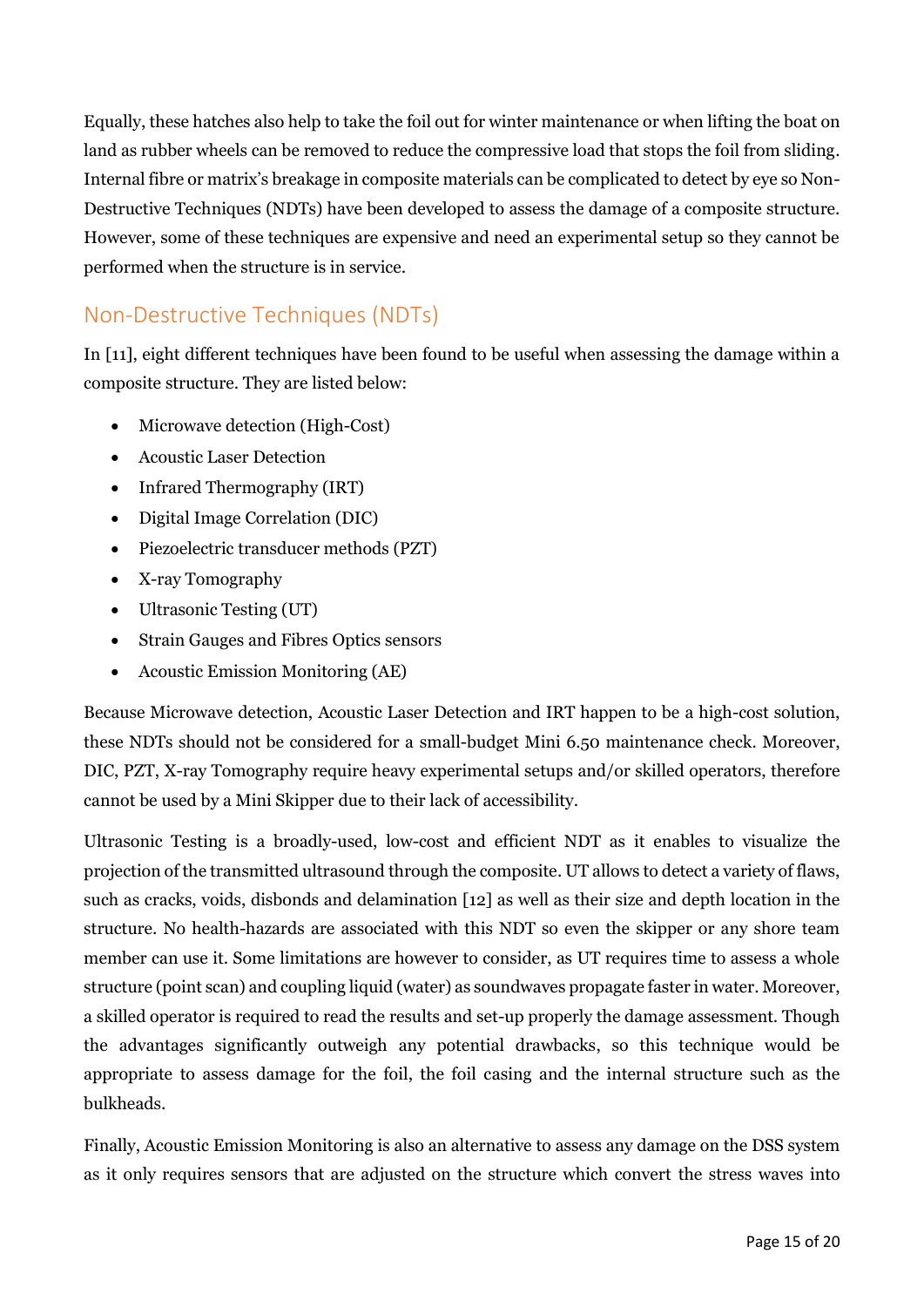electrical signals, as in UT. However, it is a relatively slow method, as sensors are usually located around where the operator thinks there is a damage. Assessing the whole structure would therefore take time.

#### Repairs

One of the advantages of composite structures is their ease of repair. Some repair procedures are outlined below [13]. Most of these methods are usually best-suited when using vacuum bags, as it would reduce the number of voids within the repaired structure. Preparation of the surface is also very important as surface contamination can affect the structural performances.

- i) Laminated Patch: most common, simple and low-cost repair that needs the least preparation. This technique is broadly used for "field repairs". However, this usually needs to be retrofitted later with a correctly prepared permanent repair.
- ii) Stepped/Tapered Scarf joint repairs: one of the most favoured types of repairs as they usually recover most of the stiffness, strength, flushness and stress-distribution due to the bond area, that increases as the scarf angles increases. Indeed, this joint usually attains its ultimate strength when the average shear stress reaches the adhesive yield stress [14].
- iii) Bolted plates: this method, as the patch repair, is usually used when repairing the structure on the field, while being in operation.
- iv) Resin infusion/injection: According to [13], this method restores the original part to neardesign compressive and shear strength through injecting low viscosity adhesive into a delaminated structure. This method requires more equipment.

Most of these repair procedures rely on the quality of the adhesive, as it becomes a shear-strength driven problem. Therefore, for the DSS foil, as the most expected failure is an impact at high speeds, the outer-layers would be damaged and a tapered scarf joint would be best suited to recover the initial materials properties, where the longer the scarf angle, the better the joint. Common scarf angles in the marine industry happen to be 40-100:1, meaning typical scarf lengths are 40 to 100 times the thickness of the part being scarfed/repaired [13].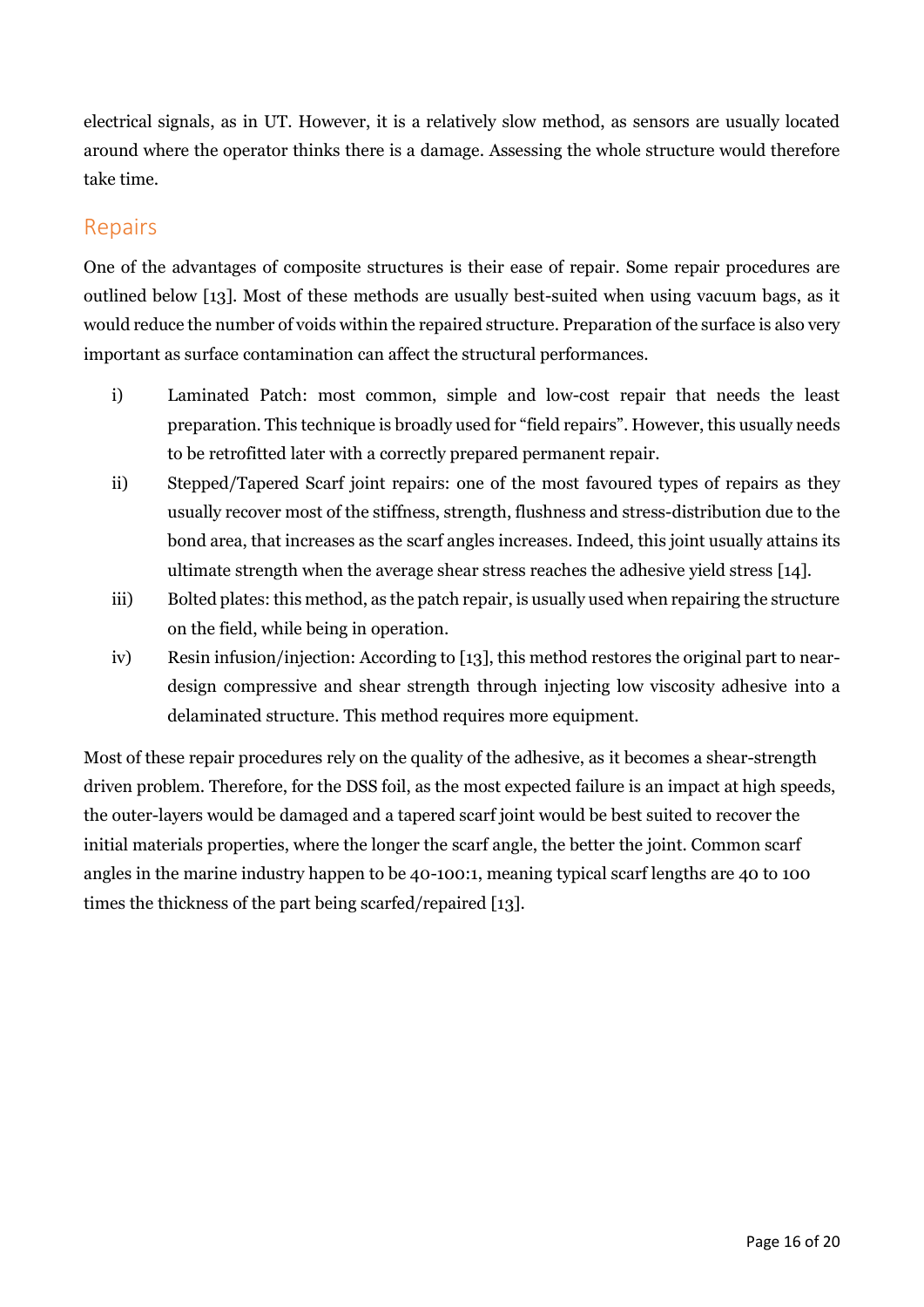# Sustainability and Environmental Impact

It is important to consider the end-of-life options for the carbon-flax composite DSS foil outlined in this report. This is because a prototype Mini 6.50 will likely have a relatively short useful life span, due to the rapid advancements in technologies and design, which means that current boats will rapidly become uncompetitive compared to new ones.

The fact that the DSS foil is made from a number of different materials makes recycling difficult unless the foil is able to be split into its constituent materials. If it is assumed that biodegradable epoxy bio resin is used, then recycling becomes much easier. The flax fibres and bio resin are both biodegradable and as such will naturally break down. In order to separate the carbon fibre from the bio resin, it is likely the resin will have to be burnt off; however, this is a fairly energy intensive process and the fumes created do contribute to global warming [15]. The carbon fibre which is left could then be reused in products such as non-woven carbon mat [16]. If the carbon and resin is not separated, then it will have to go to landfill, where it will not biodegrade. If the foam it used is a Polyethylene Terephthalate (PET), then it is 100% recyclable [17]. The quality of adhesive will be small when compared to the other components, and as such the effect is assumed to be negligible in the end-of-life processing. However, it is clear that if the adhesive used were biodegradable, this would be advantageous. Therefore, it is possible to largely recycle the DSS foil, though it is still a labour and energy intensive process. As such, the ease and feasibility of recycling is heavily dependent on the resin system and core material chosen. Finally, a DSS foil for a Mini 6.50 would only be manufactured in very small numbers, most likely just a single one-off foil. As such, the scale of the environmental impact would always be relatively small.

In the future a full Lifecyle Assessment (LCA) should be completed, to gain a better understanding of the environmental impact that the foil has. A LCA would also incorporate the production of the raw materials, manufacturing, and operation of the foil, not just its end-of-life.

It should be noted that extruded aluminium, a possible alternative construction method to the composite ones outlined, would be 100% recyclable, and would also be easy to recycle when compared to the composite option. That being said, creation of aluminium from raw materials is a highly resource intensive process [18].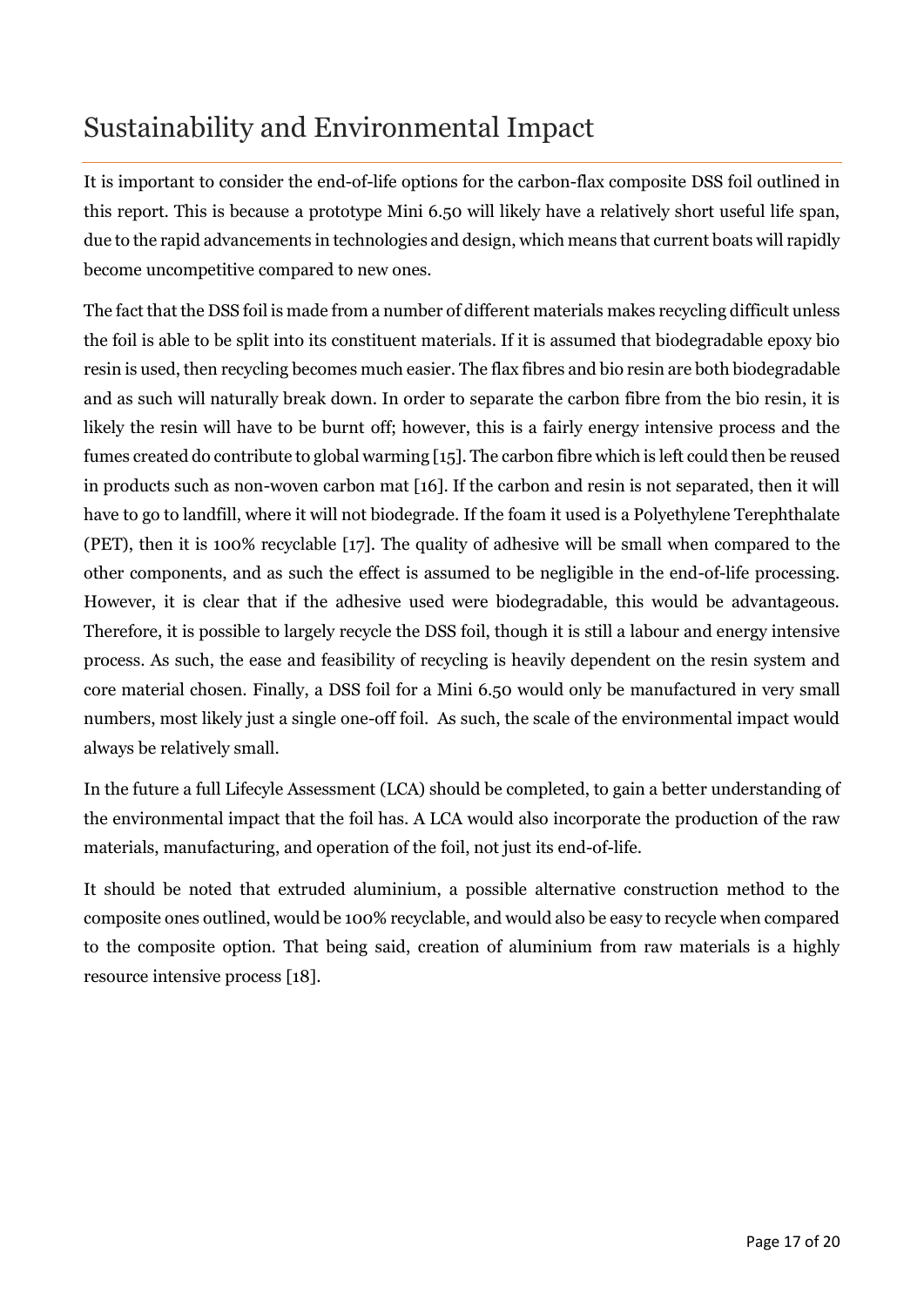# **Conclusions**

The composite structural design and engineering of a Dynamic-Stability-System (DSS) foil was analysed in this report to optimise the final layup and its influence on the overall adaptive shape. A preliminary load analysis was performed which found the maximum bending moment to be 9810Nm. It was also found that 2m foil with a NACA6412 section was the most suitable for a Mini 6.50 DSS foil.

A composite layup structure of  $[0^{\circ}, -30^{\circ}, 0^{\circ}, -45^{\circ}]$  (where n=80) was found to result in the desired bend-twist couple and resisted the expected loads. The hybrid 1cm carbon, 2cm flax, 2cm carbon, structural monolithic beam was found to be suitable using CLPT. However, further analysis using FSDT and FEA would be advantageous, as it would remove the assumptions and limitation within CLPT. Moreover, this further analysis would be able to account for the drag on the foil and the resultant shear force. This would also allow for more analysis of the desirable failure mode.

The installation of the DSS foil was analysed to produce a feasible and lightweight structure that will maintain the foil in a tight position. This system was found to be reliable as a small number of parts is required, and maintenance and repair would be easily done by the skipper or the shore team. For structural integrity, the overall engineering system is part of the primary structure around the mast bulkhead. Further FEA would be required to ensure the feasibility of this structure and optimise its weight.

Regarding maintenance, although several methods were highlighted, only the Ultrasonic Method happened to be both efficient and cost-effective, and the "beam" shape of the foil allows repairs to be easily performed. However, the type of the repair needs to be thoroughly chosen so the structural performance of the foil is not affected. The finish of the surface should also be considered for hydrodynamics performance.

Finally, it was found that nearly all of the foil is recyclable if the time and energy is taken to split the foil into its constituent parts. However, to get a better idea of the environmental impact that the foil has over its entire life, a LCA should be completed in future. Although difficult to give an accurate answer there is an idea of the price range for this foil, it will be lower than that of aluminium due to the low volume of production.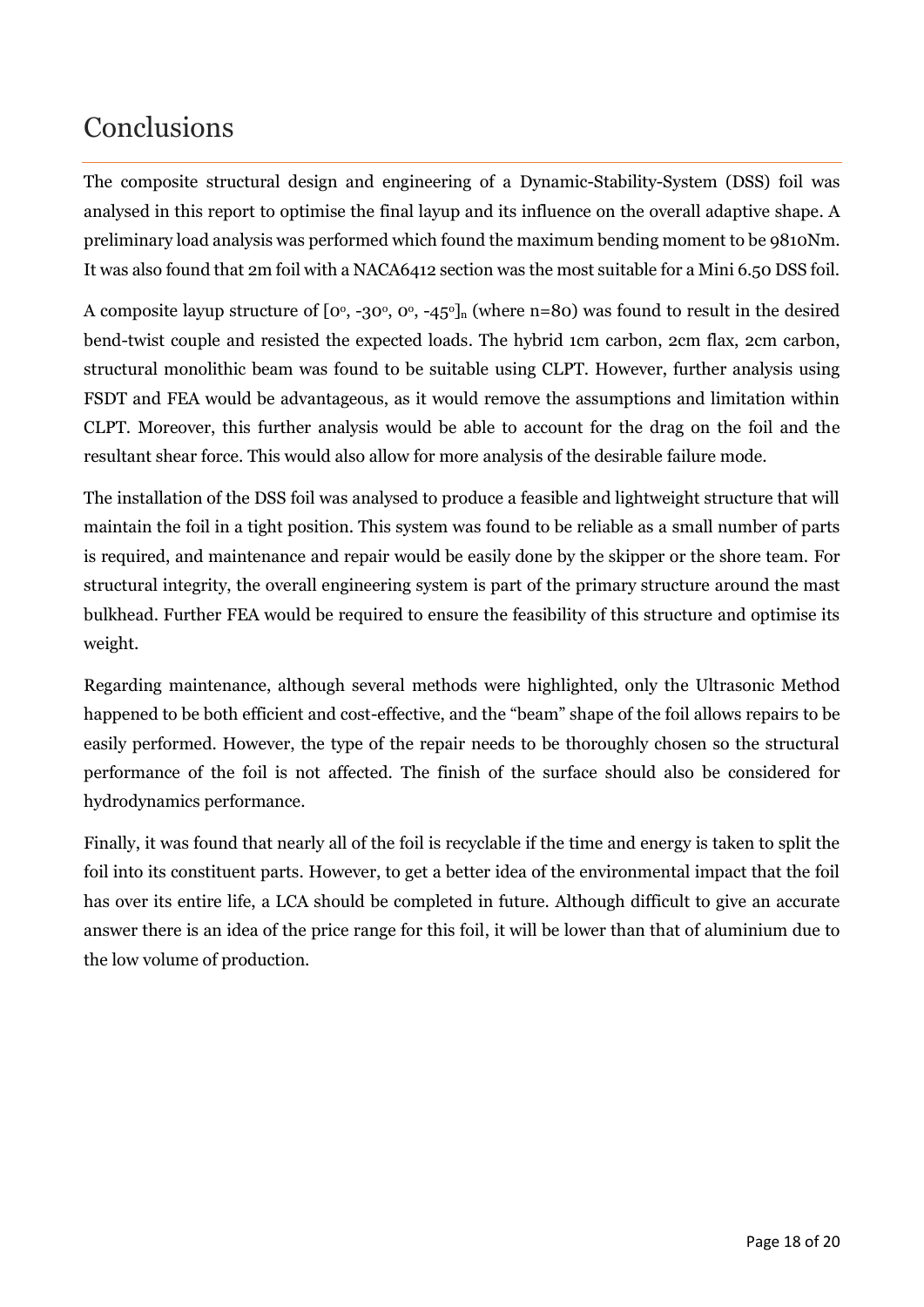### References

- [1] Mini Transat, "The Race," 2021. [Online]. Available: https://www.minitransat.fr/en/presentation/#presentation. [Accessed December 2021].
- [2] Mini Transat, "Mini Transat 6.50: Production Boats," 2021. [Online]. Available: https://www.minitransat.fr/en/le-mini-6-50/#les-series. [Accessed December 2021].
- [3] Mini Transat, "Mini Transat 6.50: Prototypes," 2021. [Online]. Available: Reference: https://www.minitransat.fr/en/le-mini-6-50/#les-protos. [Accessed December 2021].
- [4] Dynamic Stability Systems (DSS), "DSS: Technology," [Online]. Available: https://dynamicstabilitysystems.com/technology/. [Accessed December 2021].
- [5] Mini 6.50 Class, "Mini 6.50 Class Rules (2021 Edition)," 2021. [Online]. Available: https://www.classemini.com/modules/kameleon/upload/2021-textesjauges-minirulesj-s.pdf. [Accessed December 2021].
- [6] Gurit, "General Data Sheet SE-75 High Perfromance Pre-Pregs," https://www.gurit.com/en/ourbusiness/composite-materials/prepregs.
- [7] Composites Evolution, "Technical Data Sheet Evopreg Amplitex EPC300," https://compositesevolution.com/wp-content/uploads/2021/12/Evopreg-ampliTex-EPC300-TDSv1.1.pdf, 2021.
- [8] Huntsman Advanced Materials , "Araldite 2015-1 Material Model," 2021.
- [9] A. V. Joshi, "A Break-Down Model for Cost Estimation of Composites," Russ College of Engineering and Technology of Ohio University, https://etd.ohiolink.edu/apexprod/rws\_etd/send\_file/send?accession=ohiou1531152524644294&dis position=inline, 2018.
- [10] Nacra Sailing , "Nacra 17 z-foil Shop," https://webshop.nacrasailing.com/product/nacra-17-z-foilport/, 2021.
- [11] J. Z. J. O. Dongsheng Li, "Damage, nondestructive evaluation and rehabilitation of FRP composite-RC structure: A review," *Construction and Building Materials,* vol. 271, no. 121551, 2021.